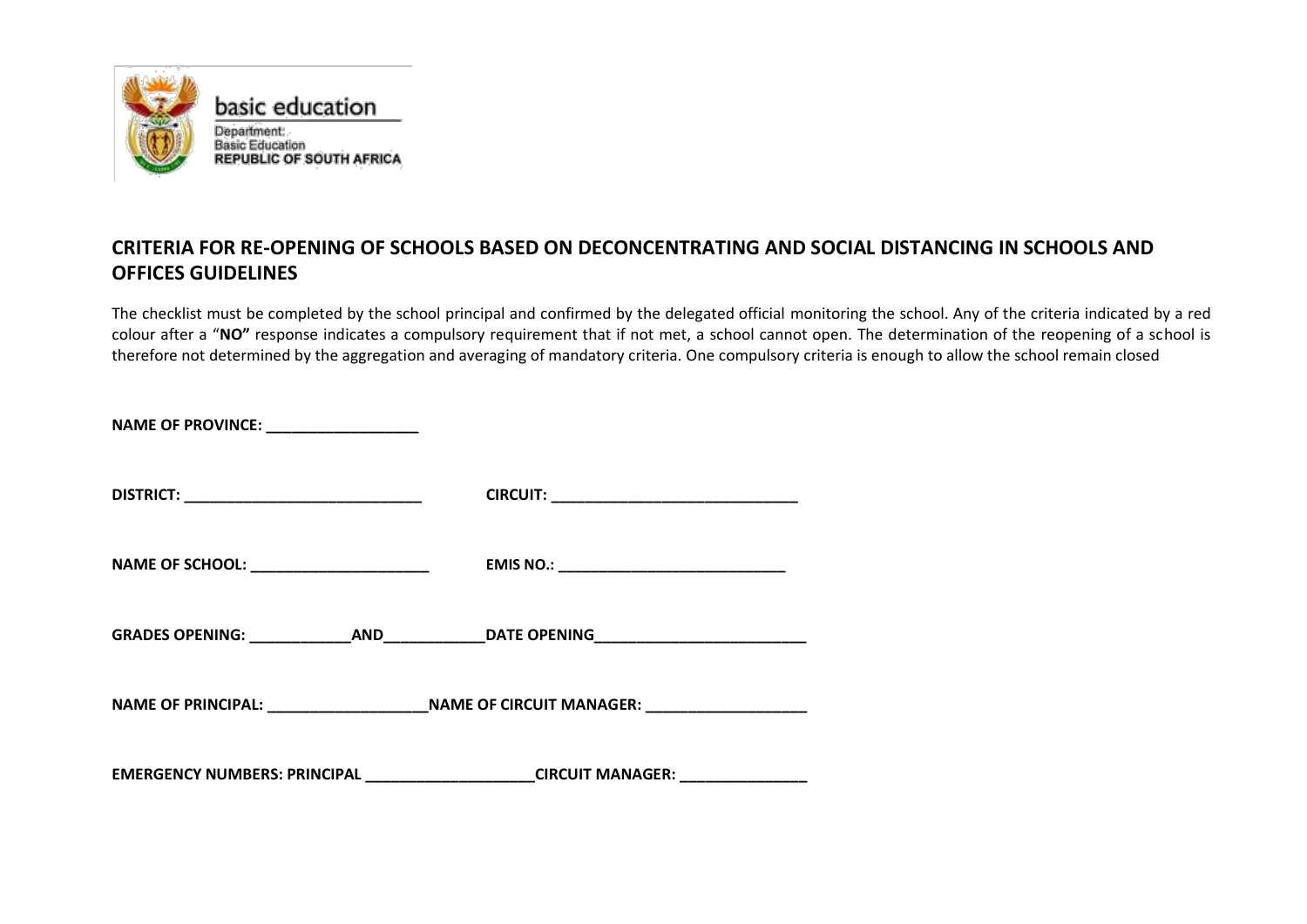## **CRITERIA AND CHECKLIST FOR THE RE-OPENING OF SCHOOLS**

| <b>STAFFING AND</b><br><b>CURRICULUM</b> | <b>COMPULSORY CRITERIA</b>                                                                                                                                                                                            | <b>IMPLIME</b><br><b>NTATION</b><br><b>DATE</b> | N/A | <b>YES</b> | <b>NO</b> | <b>DECISION</b><br><b>IF NO</b> | <b>REVISED</b><br><b>IMPLEMENTATION</b><br>DATE | <b>REVISED</b><br><b>OPENING DATE</b> |
|------------------------------------------|-----------------------------------------------------------------------------------------------------------------------------------------------------------------------------------------------------------------------|-------------------------------------------------|-----|------------|-----------|---------------------------------|-------------------------------------------------|---------------------------------------|
|                                          | The school has re-worked the school's time-table in line with the department's recovery plan, curriculum<br>reorganisation and trimming, start and end time adjusted to maximise social distansing                    | 4-5 May                                         |     | <b>YES</b> | <b>NO</b> |                                 |                                                 |                                       |
|                                          | There are teachers available to teach all resuming classes according to curriculum reorganisation and trimming                                                                                                        | 4-5 May                                         |     | <b>YES</b> | <b>NO</b> |                                 |                                                 |                                       |
|                                          | Teachers with comorbidities identified by the DH (teachers with pre medical conditions such as asthma, diabetes,<br>hypertension) have been identified for leave or substitution including teachers over 60 years old | $4-5$ May                                       |     | <b>YES</b> | NO.       |                                 |                                                 |                                       |
|                                          | The school has a monitoring programme for teachers during breaks to prevent leaners from congregating                                                                                                                 | 4-5 May                                         |     | <b>YES</b> | NO.       |                                 |                                                 |                                       |
|                                          | There is a strategy to have teachers that present with raised temperature isolated and tested                                                                                                                         | $4-5$ May                                       |     | <b>YES</b> | NO.       |                                 |                                                 |                                       |
|                                          | There is a plan to support learners with premedical conditions and those who cannot attend school owing to<br>COVID19                                                                                                 | 4-5 May                                         |     |            |           |                                 |                                                 |                                       |
|                                          | There is a plan in place for alternative coverage of critical staff positions, including access to a database of<br>unemployed teachers available to fill vacancies at short notice.                                  |                                                 |     |            |           |                                 |                                                 |                                       |

| <b>BASIC</b><br><b>SANITISING</b><br><b>AND HYGIENE</b> | <b>COMPULSORY CRITERIA</b>                                                                                                                                                                                                                           | <b>IMPLIME</b><br><b>NTATION</b><br><b>DATE</b> | N/A | <b>YES</b> | <b>NO</b>      | <b>DECISION</b><br>IF NO | <b>REVISED</b><br><b>IMPLEMENTATION</b><br><b>DATE</b> | <b>REVISED</b><br><b>OPENING DATE</b> |
|---------------------------------------------------------|------------------------------------------------------------------------------------------------------------------------------------------------------------------------------------------------------------------------------------------------------|-------------------------------------------------|-----|------------|----------------|--------------------------|--------------------------------------------------------|---------------------------------------|
|                                                         | Temperature Test Kits have been made available and measures are in place to do daily temperature testing of<br>learners and teachers                                                                                                                 | $4-5$ May                                       |     | <b>YES</b> | N <sub>O</sub> |                          |                                                        |                                       |
|                                                         | Hygiene and Sanitisation Packages have been made available as per the document "Standard operating<br>procedures for the containment/management of Covid-19 for childcare facilities, schools and school<br>communities" (SOPS) published by the DBE | $4-5$ May                                       |     | <b>YES</b> | N <sub>O</sub> |                          |                                                        |                                       |
|                                                         | There are measures in place to escalate non-delivery of sanitation package to District or Head Office.                                                                                                                                               |                                                 |     |            |                |                          |                                                        |                                       |
|                                                         | There is a process in place for monitoring the depletion of hygiene and sanitisation packages and timeous re-<br>ordering                                                                                                                            |                                                 |     |            |                |                          |                                                        |                                       |
|                                                         | There is adequate water supply                                                                                                                                                                                                                       | $4-5$ May                                       |     | YES        | <b>NO</b>      |                          |                                                        |                                       |
|                                                         | There is a plan available and key personnel identified to conduct screening for every teacher, learner and visitor<br>entering the school                                                                                                            | $4-5$ May                                       |     | <b>YES</b> | NO.            |                          |                                                        |                                       |
|                                                         | There is a plan to enforce the sanitisation of hands at the gate for teachers, learners and visitors entering the<br>school premises and insist on the wearing of masks                                                                              | $4-5$ May                                       |     | <b>YES</b> | N <sub>O</sub> |                          |                                                        |                                       |
|                                                         | The school has been deep cleaned and disinfected prior to reopening.                                                                                                                                                                                 | $4-5$ May                                       |     | <b>YES</b> | N <sub>O</sub> |                          |                                                        |                                       |
|                                                         | The school is able to clean and disinfect all school facilities at least twice daily                                                                                                                                                                 | $4-5$ May                                       |     | <b>YES</b> | <b>NO</b>      |                          |                                                        |                                       |
|                                                         | There is a monitoring programme during breaks to prevent leaners from congregating                                                                                                                                                                   | $4-5$ May                                       |     | <b>YES</b> | <b>NO</b>      |                          |                                                        |                                       |
|                                                         | Cleaning service providers or cleaning staff have been appointed.                                                                                                                                                                                    |                                                 |     |            |                |                          |                                                        |                                       |
|                                                         | There is a process in place to regularly conduct refresher training about hygiene standards and practices                                                                                                                                            |                                                 |     |            |                |                          |                                                        |                                       |
|                                                         | There is a process in place to sanitise isolation areas after occupation by learner/staff with suspected COVID-19<br>symptoms                                                                                                                        |                                                 |     |            |                |                          |                                                        |                                       |
|                                                         | There is a waste removal process in place in line with the SOPS issued by the DBE.                                                                                                                                                                   |                                                 |     |            |                |                          |                                                        |                                       |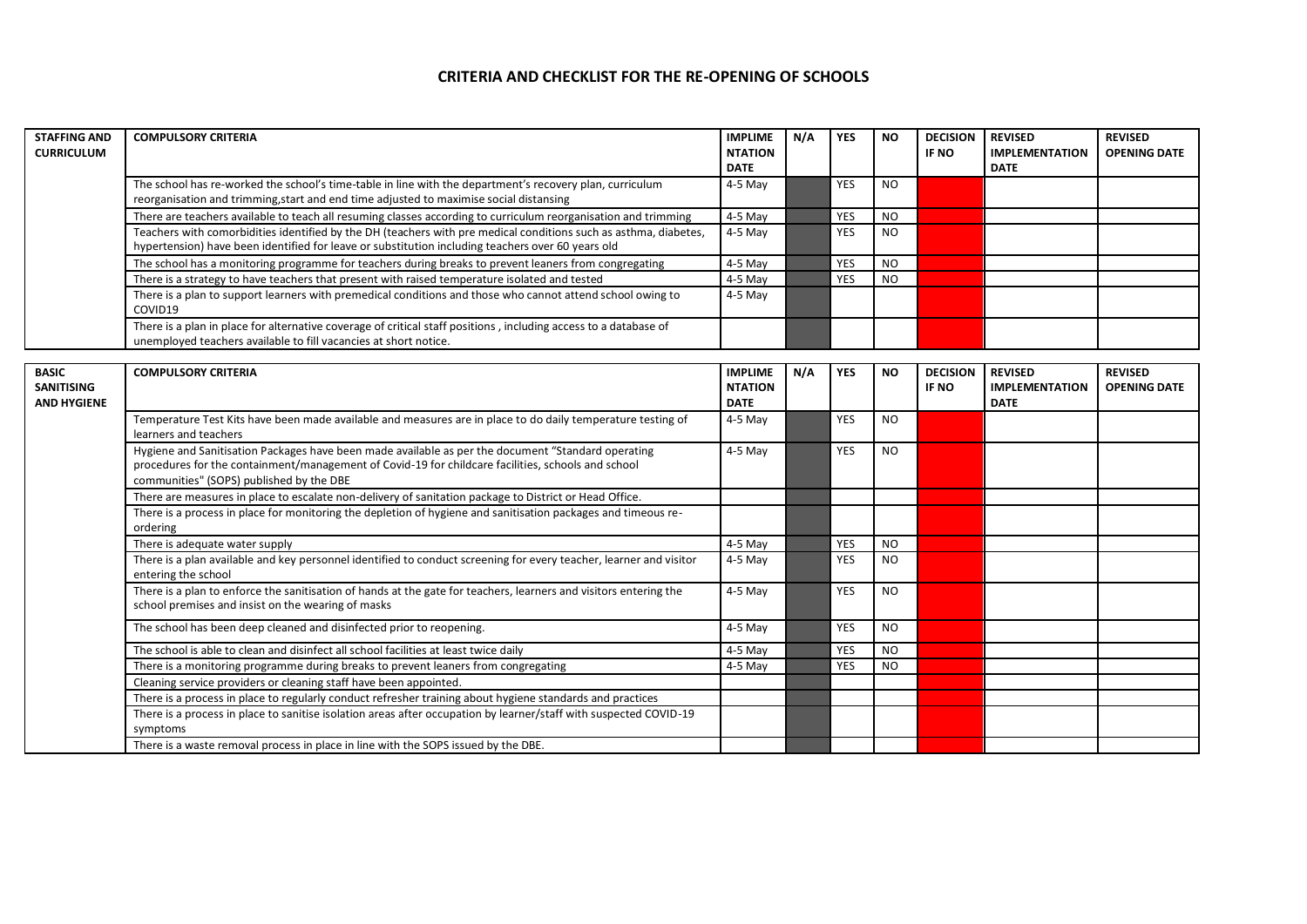| <b>SCHOOL</b>                      | <b>COMPULSORY CRITERIA</b>                                                                                                                                                         | <b>IMPLIME</b>                                  | $N/\Lambda$ | <b>YES</b> | <b>NO</b>      | <b>DECISION</b>          | <b>REVISED</b>                                         | <b>REVISED</b>                        |
|------------------------------------|------------------------------------------------------------------------------------------------------------------------------------------------------------------------------------|-------------------------------------------------|-------------|------------|----------------|--------------------------|--------------------------------------------------------|---------------------------------------|
| <b>INFRASTRUCTU</b><br><b>RE</b>   |                                                                                                                                                                                    | <b>NTATION</b><br><b>DATE</b>                   |             |            |                | IF NO                    | <b>IMPLEMENTATION</b><br><b>DATE</b>                   | <b>OPENING DATE</b>                   |
|                                    | There are enough desks to allow for social distancing                                                                                                                              | 4-5 May                                         |             | <b>YES</b> | <b>NO</b>      |                          |                                                        |                                       |
|                                    | The school has floor plans for every class indicating available furniture and spacing for social distancing                                                                        | 4-5 May                                         |             | <b>YES</b> | <b>NO</b>      |                          |                                                        |                                       |
|                                    | Windows and desks etc. are in proper condition                                                                                                                                     | 4-5 May                                         |             | <b>YES</b> | <b>NO</b>      |                          |                                                        |                                       |
|                                    | There is a strategy to have a single entrance to the school to ensure that all teachers, learners and visitors are                                                                 | 4-5 May                                         |             | <b>YES</b> | <b>NO</b>      |                          |                                                        |                                       |
|                                    | screened                                                                                                                                                                           |                                                 |             |            |                |                          |                                                        |                                       |
|                                    | The school is adequately fenced to control movement in and out of the school                                                                                                       |                                                 |             |            |                |                          |                                                        |                                       |
|                                    | There are adequate ablution facilities                                                                                                                                             |                                                 |             |            |                |                          |                                                        |                                       |
|                                    | Isolation facility identified in school to temporarily contain learners/staff identified with possible COVID-19<br>infection, whilst they await transfer to a health practitioner. |                                                 |             |            |                |                          |                                                        |                                       |
|                                    |                                                                                                                                                                                    |                                                 |             |            |                |                          |                                                        |                                       |
| <b>SCHOLAR</b><br><b>TRANSPORT</b> | <b>COMPULSORY CRITERIA</b>                                                                                                                                                         | <b>IMPLIME</b><br><b>NTATION</b><br><b>DATE</b> | $N/\Lambda$ | <b>YES</b> | <b>NO</b>      | <b>DECISION</b><br>IF NO | <b>REVISED</b><br><b>IMPLEMENTATION</b><br><b>DATE</b> | <b>REVISED</b><br><b>OPENING DATE</b> |
|                                    | The measures in respect of learner transport as contained in the SOPS have been implemented.                                                                                       |                                                 |             |            |                |                          |                                                        |                                       |
|                                    | Learners should ensure that they sanitise their hands when they enter and alight the public transport and that<br>masks are worn at all times                                      |                                                 |             |            |                |                          |                                                        |                                       |
|                                    | Sufficient Service providers have been appointed to transport learners.                                                                                                            |                                                 |             |            |                |                          |                                                        |                                       |
|                                    | Transport providers have been informed to adhere to the Disaster Management Act regulations particularly with                                                                      |                                                 |             |            |                |                          |                                                        |                                       |
|                                    | regards to social distancing. Learners must be made aware of the risks of hugging and close contact on public<br>transport and must avoid this at all times                        |                                                 |             |            |                |                          |                                                        |                                       |
|                                    | Transport providers have been informed to sanitise buses and other transport as per Disaster Management Act<br>regulations.                                                        |                                                 |             |            |                |                          |                                                        |                                       |
|                                    |                                                                                                                                                                                    |                                                 |             |            |                |                          |                                                        |                                       |
| <b>ORIENTATION</b>                 | <b>COMPULSORY CRITERIA</b>                                                                                                                                                         | <b>IMPLIME</b>                                  | N/A         | <b>YES</b> | <b>NO</b>      | <b>DECISION</b>          | <b>REVISED</b>                                         | <b>REVISED</b>                        |
| OF STAFF AND<br><b>LEARNERS</b>    |                                                                                                                                                                                    | <b>NTATION</b><br><b>DATE</b>                   |             |            |                | IF NO                    | <b>IMPLEMENTATION</b><br><b>DATE</b>                   | <b>OPENING DATE</b>                   |
|                                    | An orientation programme is conducted, with relevant supporting material highlighting safety and hygiene                                                                           |                                                 |             |            |                |                          |                                                        |                                       |
|                                    | measures as well as the roles of learners and teachers, has been compiled for learners and staff about COVID-19.                                                                   |                                                 |             |            |                |                          |                                                        |                                       |
|                                    |                                                                                                                                                                                    |                                                 |             |            |                |                          |                                                        |                                       |
| <b>SCHOOL</b><br><b>NUTRITION</b>  | <b>COMPULSORY CRITERIA</b>                                                                                                                                                         | <b>IMPLIME</b><br><b>NTATION</b>                | N/A         | <b>YES</b> | <b>NO</b>      | <b>DECISION</b><br>IF NO | <b>REVISED</b><br><b>IMPLEMENTATION</b>                | <b>REVISED</b><br><b>OPENING DATE</b> |
| <b>PROGRAMME</b>                   |                                                                                                                                                                                    | <b>DATE</b>                                     |             |            |                |                          | <b>DATE</b>                                            |                                       |
|                                    | There is a feeding and monitoring plan that allows for social distancing during serving and eating                                                                                 | 4-5 May                                         |             | <b>YES</b> | <b>NO</b>      |                          |                                                        |                                       |
|                                    | Are there enough plates and utensils to avoid the sharing of food                                                                                                                  | 4-5 May                                         |             | <b>YES</b> | N <sub>O</sub> |                          |                                                        |                                       |
|                                    | There is a plan to avoid congregation of learners at the tuckshop during breaks                                                                                                    | 4-5 May                                         |             | <b>YES</b> | <b>NO</b>      |                          |                                                        |                                       |
|                                    | There is a plan in place to conduct orientation on COVID-19 health guidelines with food handlers.                                                                                  |                                                 |             |            |                |                          |                                                        |                                       |
|                                    |                                                                                                                                                                                    |                                                 |             |            |                |                          |                                                        |                                       |
| <b>COMMUNICATI</b>                 | <b>COMPULSORY CRITERIA</b>                                                                                                                                                         | <b>IMPLIME</b>                                  | N/A         | <b>YES</b> | <b>NO</b>      | <b>DECISION</b>          | <b>REVISED</b>                                         | <b>REVISED</b>                        |
| ON                                 |                                                                                                                                                                                    | <b>NTATION</b>                                  |             |            |                | <b>IF NO</b>             | <b>IMPLEMENTATION</b>                                  | <b>OPENING DATE</b>                   |
|                                    |                                                                                                                                                                                    | <b>DATE</b>                                     |             |            |                |                          | <b>DATE</b>                                            |                                       |
|                                    | There is a plan to collect data on teacher and learners attendance and follow-up                                                                                                   | 4-5 May                                         |             |            |                |                          |                                                        |                                       |
|                                    | There is a plan to report regularly on school activities and challenges around COVID-19                                                                                            | $4-5$ May                                       |             |            |                |                          |                                                        |                                       |
|                                    | There is a policy to protect teachers and learners from stigmatisation after testing positive to the COVID 19                                                                      | $4-5$ May                                       |             |            |                |                          |                                                        |                                       |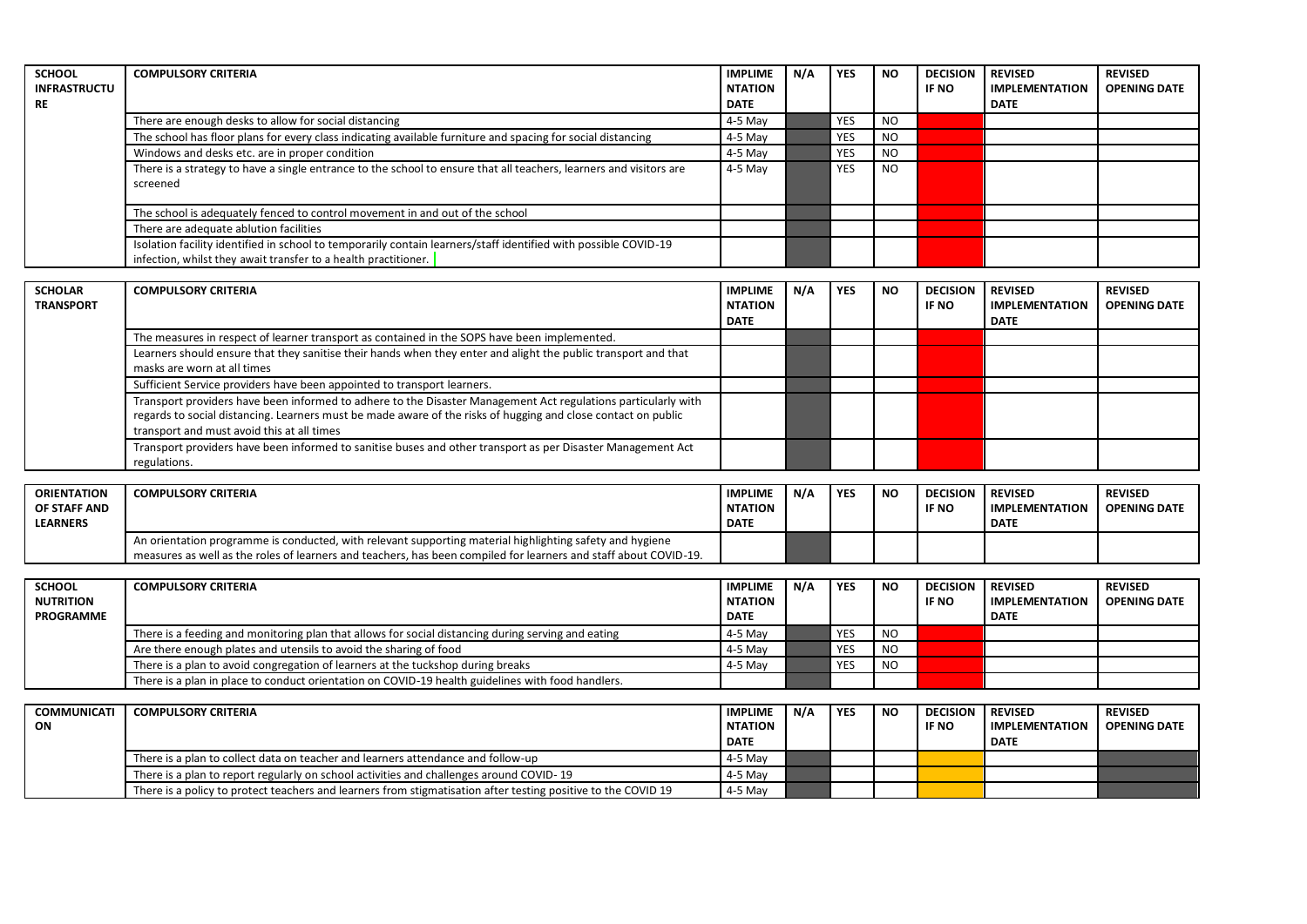| There is a plan to make essential contact details of the Department, Department of Health and the Department of<br>Social Development available, as well as to communicate the re-opening of school and safety measures around<br>COVID-19 to the staff, learners, SGBs and parents, | $4-5$ May |  |  |  |
|--------------------------------------------------------------------------------------------------------------------------------------------------------------------------------------------------------------------------------------------------------------------------------------|-----------|--|--|--|
| All staff is informed of the measures contained in the SOPS published by the DBE.                                                                                                                                                                                                    |           |  |  |  |
| A communication process has been compiled for communicating with parents/guardians, health-professionals<br>and Head Office/District office about learners/staff identified with COVID-19 symptoms                                                                                   |           |  |  |  |
| There is a process in place to ensure that all decisions for individual school closures are approved by the Provincial<br>Head Office.                                                                                                                                               |           |  |  |  |

| <b>PSYCHOSOCIAL</b><br><b>SERVICES</b> | <b>COMPULSORY CRITERIA</b>                                                                                                                   | <b>IMPLIME</b><br><b>NTATION</b><br><b>DATE</b> | N/A | <b>YES</b> | <b>NO</b> | <b>DECISION REVISED</b><br>IF NO | <b>IMPLEMENTATION</b><br><b>DATE</b> | <b>REVISED</b><br><b>OPENING DATE</b> |
|----------------------------------------|----------------------------------------------------------------------------------------------------------------------------------------------|-------------------------------------------------|-----|------------|-----------|----------------------------------|--------------------------------------|---------------------------------------|
|                                        | The School Based Support Team is functional                                                                                                  | 4-5 May                                         |     |            |           |                                  |                                      |                                       |
|                                        | There are plans in place for the utilisation of school psychologists, District of psychologists from the Department<br>of Social Development | 4-5 May                                         |     |            |           |                                  |                                      |                                       |
|                                        | There is a referral system within the school in place for teachers and learners to access psychosocial services                              | 4-5 May                                         |     |            |           |                                  |                                      |                                       |
|                                        | Contacts have been made with the Department of Social Development for common planning                                                        | 4-5 May                                         |     |            |           |                                  |                                      |                                       |

| <b>FOCUS AREA</b>                 | <b>COMPULSORY CRITERIA</b>                                                                             | <b>IMPLIME</b><br><b>NTATION</b><br><b>DATE</b> | N/A | <b>YES</b> | <b>NO</b>      | <b>DECISION</b><br><b>IF NO</b> | <b>REVISED</b><br><b>IMPLEMENTATION</b><br>DATE | <b>REVISED</b><br><b>OPENING DATE</b> |
|-----------------------------------|--------------------------------------------------------------------------------------------------------|-------------------------------------------------|-----|------------|----------------|---------------------------------|-------------------------------------------------|---------------------------------------|
| <b>SCHOOL</b><br><b>GOVERNING</b> | School policies are adapted where posible to make Regulations and Guidelines applicable to your school | May-June                                        |     | <b>YES</b> | N <sub>O</sub> |                                 |                                                 |                                       |
| <b>BODY SUPPORT</b>               | There is a policy to deal with stigmatisation                                                          | May-June                                        |     | <b>YES</b> | N <sub>O</sub> |                                 |                                                 |                                       |
|                                   | The school budget is amended to shift funds from non-essentials to respond to the demands of COVID-19  | May-June                                        |     | <b>YES</b> | N <sub>O</sub> |                                 |                                                 |                                       |
|                                   | There is a plan to utilise the maintenance budget to create a conducive learning environment           | May-June                                        |     | <b>YES</b> | N <sub>O</sub> |                                 |                                                 |                                       |
|                                   | All contracts for the hire and use of school facilities by external parties are suspended              | May-June                                        |     | <b>YES</b> | N <sub>O</sub> |                                 |                                                 |                                       |
|                                   | The selling of food by vendors at the school is suspend                                                | May-June                                        |     | <b>YES</b> | N <sub>O</sub> |                                 |                                                 |                                       |
|                                   | Regulate the transportation of learners by parent transport providers                                  | May-June                                        |     | <b>YES</b> | NO             |                                 |                                                 |                                       |

| <b>FOCUS AREA</b>                 | <b>COMPULSORY CRITERIA</b>                                                                                                                                                                        | <b>IMPLIME</b><br><b>NTATION</b><br><b>DATE</b> | N/A | <b>YES</b> | <b>NO</b>     | <b>DECISION</b><br>IF NO | <b>REVISED</b><br><b>IMPLEMENTATION</b><br>DATE | <b>REVISED</b><br><b>OPENING DATE</b> |
|-----------------------------------|---------------------------------------------------------------------------------------------------------------------------------------------------------------------------------------------------|-------------------------------------------------|-----|------------|---------------|--------------------------|-------------------------------------------------|---------------------------------------|
| <b>PARENTAL</b><br><b>SUPPORT</b> | To avoid unnecessary litigations have parents been made aware of the symptoms of COVID-19 and acknowledge<br>in writing that they will:                                                           | May-June                                        |     | <b>YES</b> | <b>NO</b>     |                          |                                                 |                                       |
|                                   | Report any suspicious COVID 19 symptoms immediately                                                                                                                                               | May-June                                        |     | <b>YES</b> | NO.           |                          |                                                 |                                       |
|                                   | Enforce good hygiene practices such as washing and sanitising of hands, coughing or sneezing into a tissue paper<br>or bent elbow, and ensuring that their children's face masks are washed daily | May-June                                        |     | <b>YES</b> | <b>NO</b>     |                          |                                                 |                                       |
|                                   | Transport their child/children to school where possible or arrange transportation where children will be<br>transported in smaller groups according to Regulation                                 | May-June                                        |     | <b>YES</b> | NO.           |                          |                                                 |                                       |
|                                   | Discourage children from playing or forming groupings and provide a lunch pack where applicable to avoid<br>children buying food from vendors or queuing at the tuckshop                          | May-June                                        |     | <b>YES</b> | NO.           |                          |                                                 |                                       |
|                                   | Ensure that the child leaves home with the provided sanitary bag and is wearing a face mask                                                                                                       | May-June                                        |     | <b>YES</b> | <sub>NO</sub> |                          |                                                 |                                       |
|                                   | Collect their children immediately after school or ensure that the child is transported home immediately                                                                                          | May-June                                        |     | <b>YES</b> | NO.           |                          |                                                 |                                       |